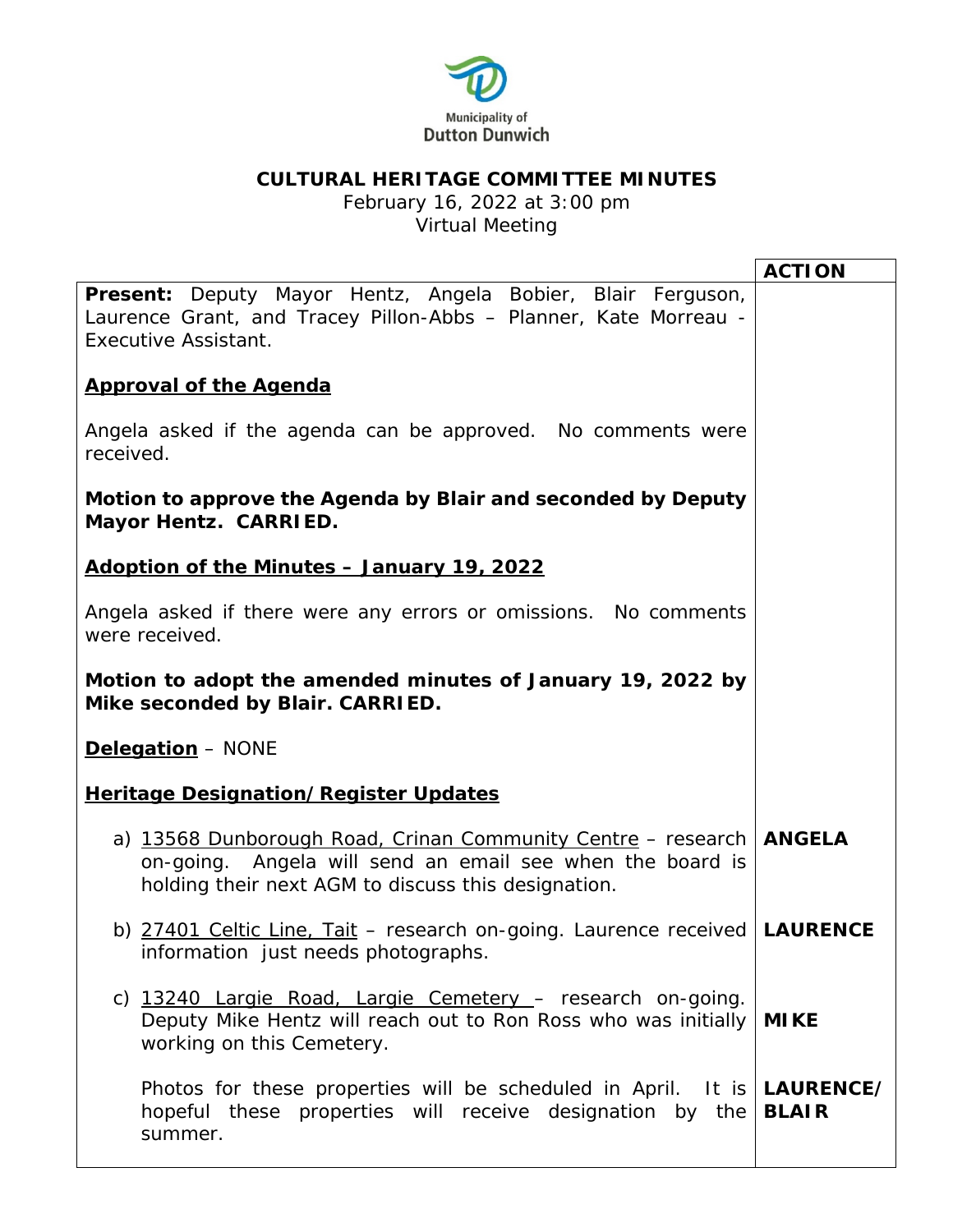|    |                                                                                                                                                                                                                                                                                                                                                                                                                                                     | <b>ACTION</b>          |
|----|-----------------------------------------------------------------------------------------------------------------------------------------------------------------------------------------------------------------------------------------------------------------------------------------------------------------------------------------------------------------------------------------------------------------------------------------------------|------------------------|
|    | d) Municipal Building Renovation<br>The Committee discussed the renovations and demolition and<br>had no concerns with the items the Municipality was proposing.                                                                                                                                                                                                                                                                                    |                        |
|    | Motion by Blair Ferguson that the Heritage Committee<br>supports the demolition of the old Ambulance Bay as<br>proposed by the Municipality as it is not part of the original<br>building, seconded by Laurence Grant. CARRIED.                                                                                                                                                                                                                     |                        |
|    | Motion by Blair Ferguson to recognize and support the<br>proposed exterior repairs (pointing) and replacement or<br>repair of the windows for energy efficiency purposes; and<br>further the Committee to stay engaged with the<br>Municipality as the project progresses to provide input on<br>items such as proposed materials/designs in order to<br>retain the building's original character, seconded by<br>Laurence Grant. CARRIED.          |                        |
|    | e) Elgin County Archival pictures for the Burwell's Corner sign<br>Blair called the County but has not received a reply as of yet.<br>This item is ongoing. Angela, as the Chair, signed and returned<br>the County's consent form to get permission to use the photos<br>on this interpretive sign. Once Angela has received permission<br>and high resolution photos she will update the draft sign and send<br>back to the Committee for review. | <b>ANGELA</b>          |
| f) | Doors Open, 2023<br>No updates at this time. A Sub-Committee Chair will be assigned<br>once the recruitment of new members has been completed. The<br>idea of a Natural Heritage Theme for this event was unanimously<br>agreed upon by the members.                                                                                                                                                                                                |                        |
|    | g) Heritage Committee Recruitment<br>The request for applications closes March 4. As of today the<br>Municipality has not received any letters of interest. Kate and<br>Angela will repost to respective social media platforms.                                                                                                                                                                                                                    | ANGELA/<br><b>KATE</b> |
|    | Tracey stated that Heritage Week runs from February 21-27,<br>2022. This may be a great opportunity to do a combined promo<br>on the Heritage Committee Facebook page. Angela will create a<br>Heritage Week promotion which will include the Committee's new<br>member recruitment details.                                                                                                                                                        | <b>ANGELA</b>          |
|    | h) On-Going Matters:                                                                                                                                                                                                                                                                                                                                                                                                                                |                        |
|    | i.<br>Iona Park Naming Recommendation (Lumley Park and Iona<br>Hall) – nothing to report at this time.<br>Hamlet Interpretive Signs - updated template will be<br>ii.<br>brought back to the next meeting.                                                                                                                                                                                                                                          |                        |